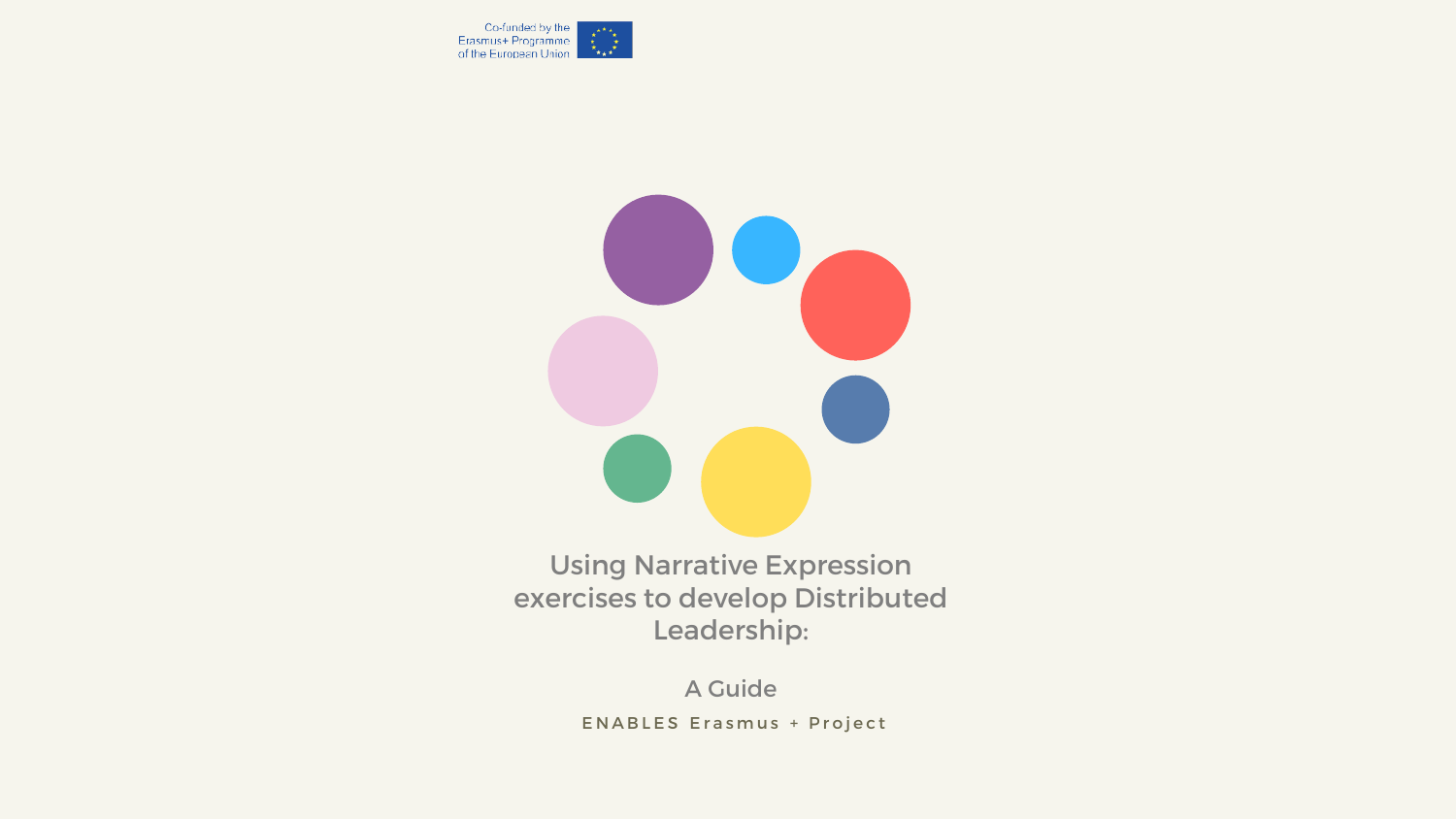# Table of Contents



- The ENABLES project & what this guide is about 1
- How can narrative expression exercises be used to help develop distributed leadership? 2
- What is narrative expression and what are narrative expression exercises? 3-4
- Why were narrative techniques used in the ENABLES workshops? 5
- How were narrative techniques used in the ENABLES workshops? 6-7
- Something Meritorious 8-9
- Tree of Life 10-12
- Definitional Ceremony 13-14
- Care for Those who Care 15
- Magical Day 16
- What did participants feel they learned from using these narrative expression exercises with others? 17
- Participants' reflections on using narrative expression exercises 18
- What do we need to bear in mind when thinking about facilitating activities using narrative techniques? 19-20
- Summary points 21
- Further resources relating to narrative expression exercises 22-23



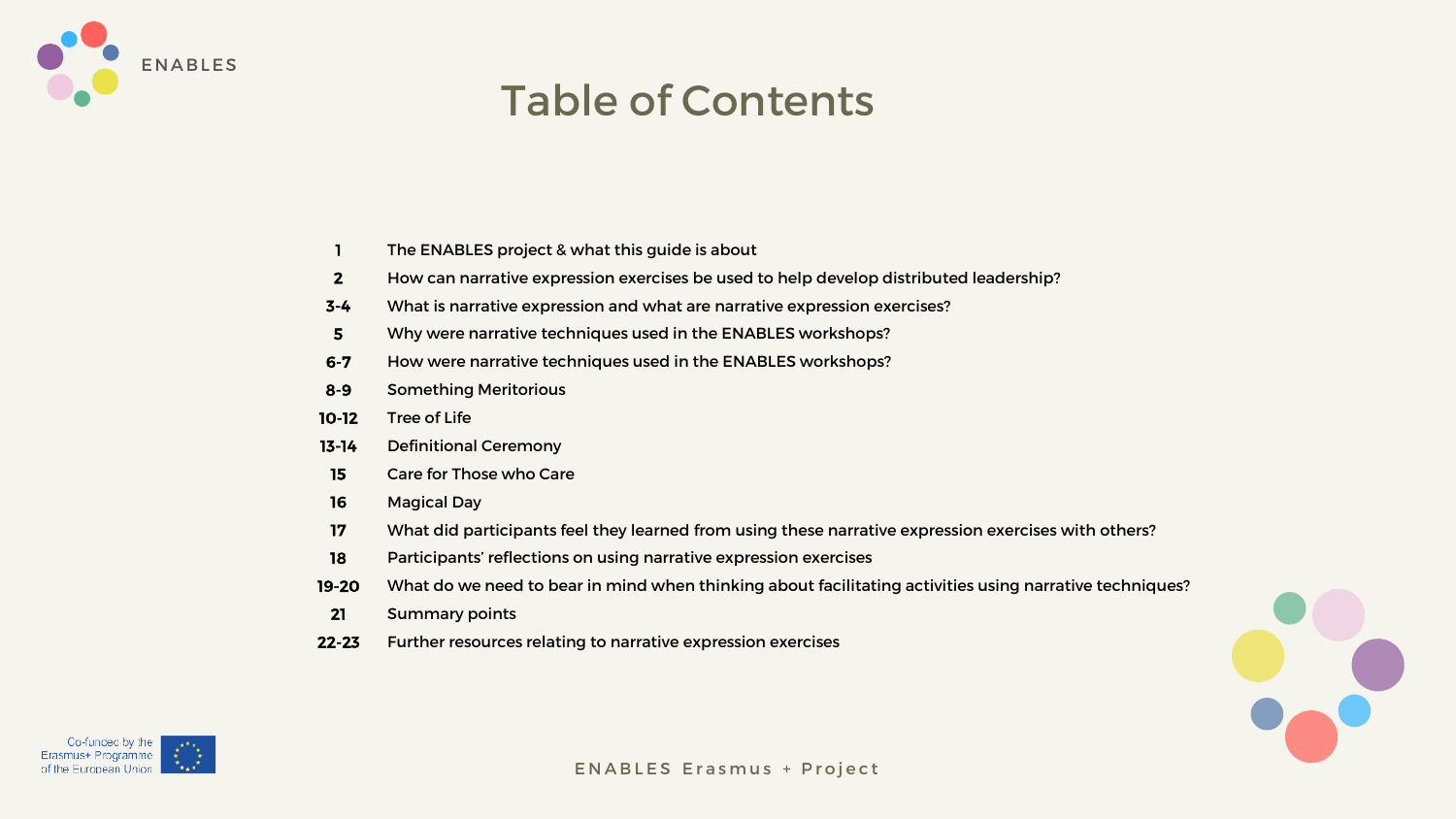



# The ENABLES project and what this guide is about

The ENABLES project aims to increase and strengthen distributed leadership in schools by using innovative methods of arts-based and embodied methods of leadership development which we have trialled. The Romanian ENABLES team used a series of narrative expression exercises as the expressive activity in their online workshops.

In this guide we explain what narrative expression exercises are, why we used them and how they can be used by anyone who is interested in developing distributed leadership through arts-based and embodied methods. We'll share examples of narrative expression exercises used with our workshop participants. We finish by sharing a few ideas about what you might like to consider when planning to lead an activity using narrative expression exercises.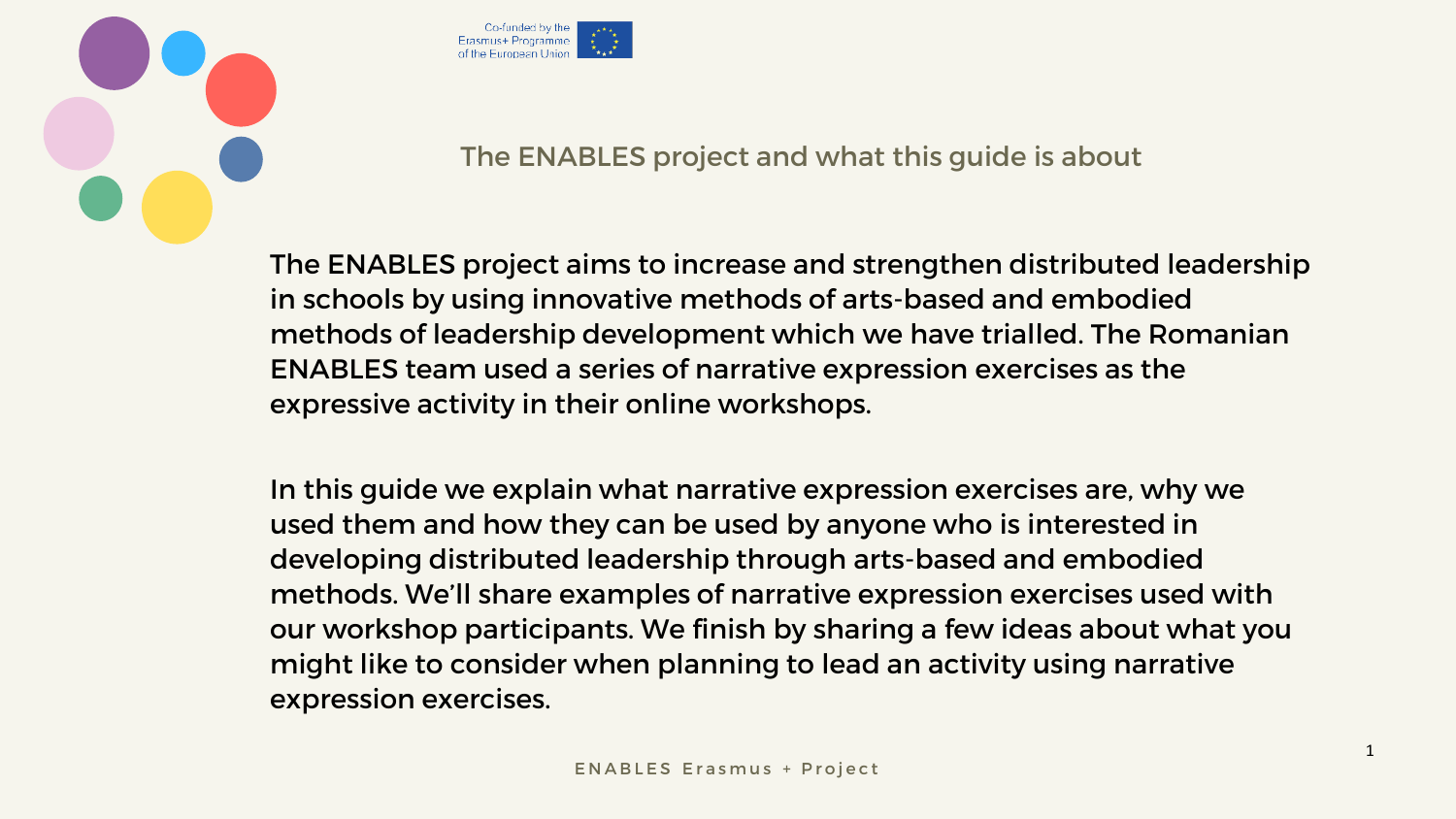



## How can narrative expression exercises be used to help develop distributed leadership?

Arts-based methods like narrative expression exercises can help people express things about themselves, their professional roles and their values and beliefs in a way that just talking sometimes cannot. Narrative expression exercises also support people to think differently, too. For some of our participants, writing creatively and expressively and sharing meaning with others were really useful ways to reflect on how they view leadership.

Participants in our workshops shared what they felt they had learned and those findings can be summarised into three main areas:

- personal development
- professional development (improving teaching strategies and ways of reflecting on educational practice) and
- leadership capabilities.

Participants reported that the workshops had helped them to increase capacity for self-knowledge and interknowledge, to identify common fears and joys (professionally speaking) as well as personal and professional values, to diminish fears about sharing their own feelings (increasing capabilities for co-operation and collaboration) and to increase expressive skills. These areas of impact support participants' ability to engage in leadership as a collective and interactive process involving teachers and students as well as senior leaders.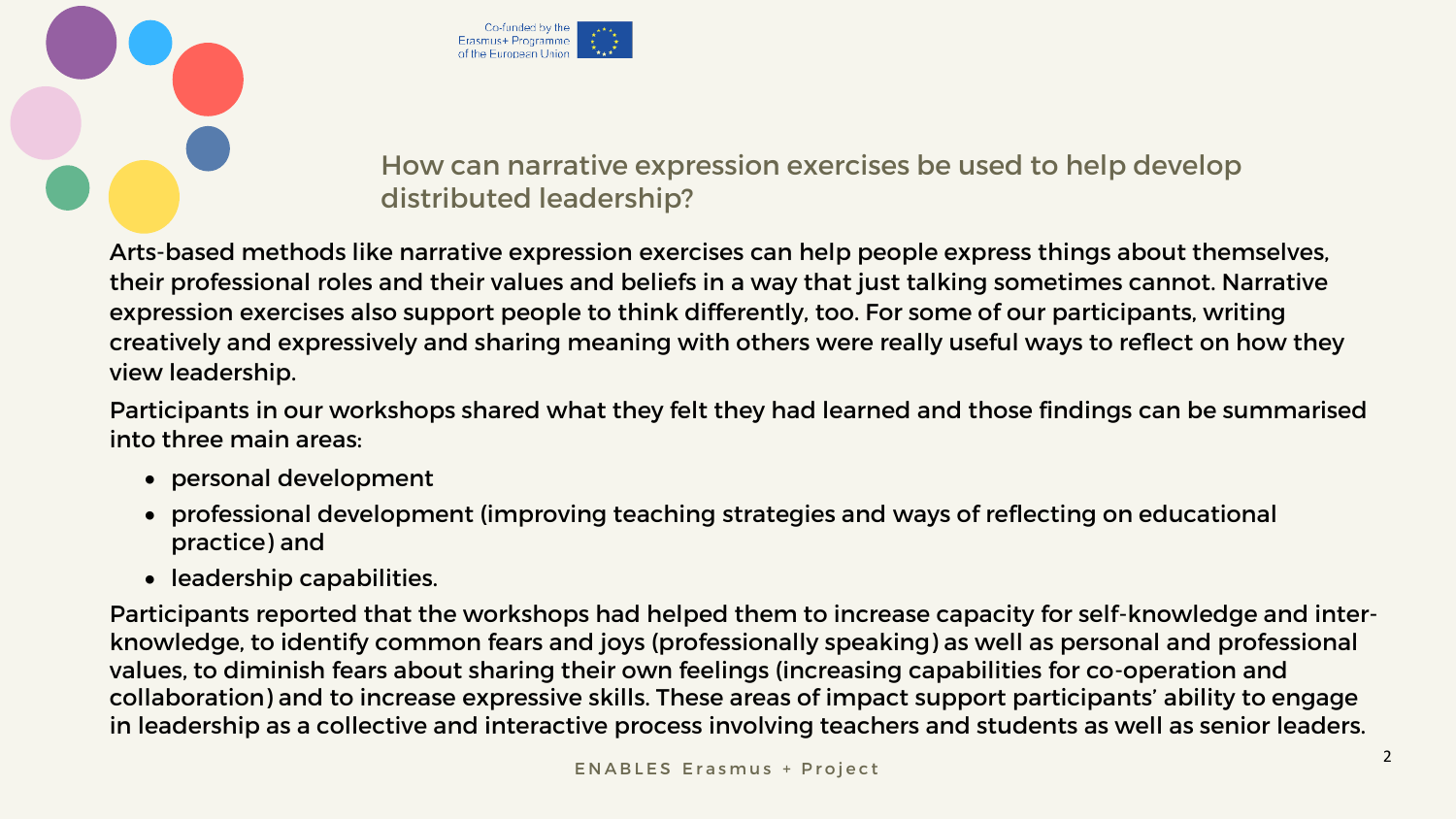



Before we move on, what is narrative expression and what are narrative expression exercises?

Narrative expression is a relational process of identity development that involves identifying authentic personal preferences and desired expressions of experience. It takes place in a group. The process involves people engaging in storytelling within the group and further enriching those stories through group members' reflections on their identity.

Narrative expression exercises are specific activities that stimulate the process of narrative expression. The techniques are part of what we call a narrative methodology. We outline here two of the techniques which were used with participants in our online workshops.

#### Something Meritorious

• an exercise in pairs which aims to engage and inspire participants to get in touch with narrative ideas and to tap into their own personal narrative resources and skills

#### The Tree of Life

• an interactive narrative exercise which allows the telling, retelling and re-retelling of stories using writing, drawing and storytelling, and documenting intentional identity descriptions related to alternative desirable personal stories of identity, relationships, and life.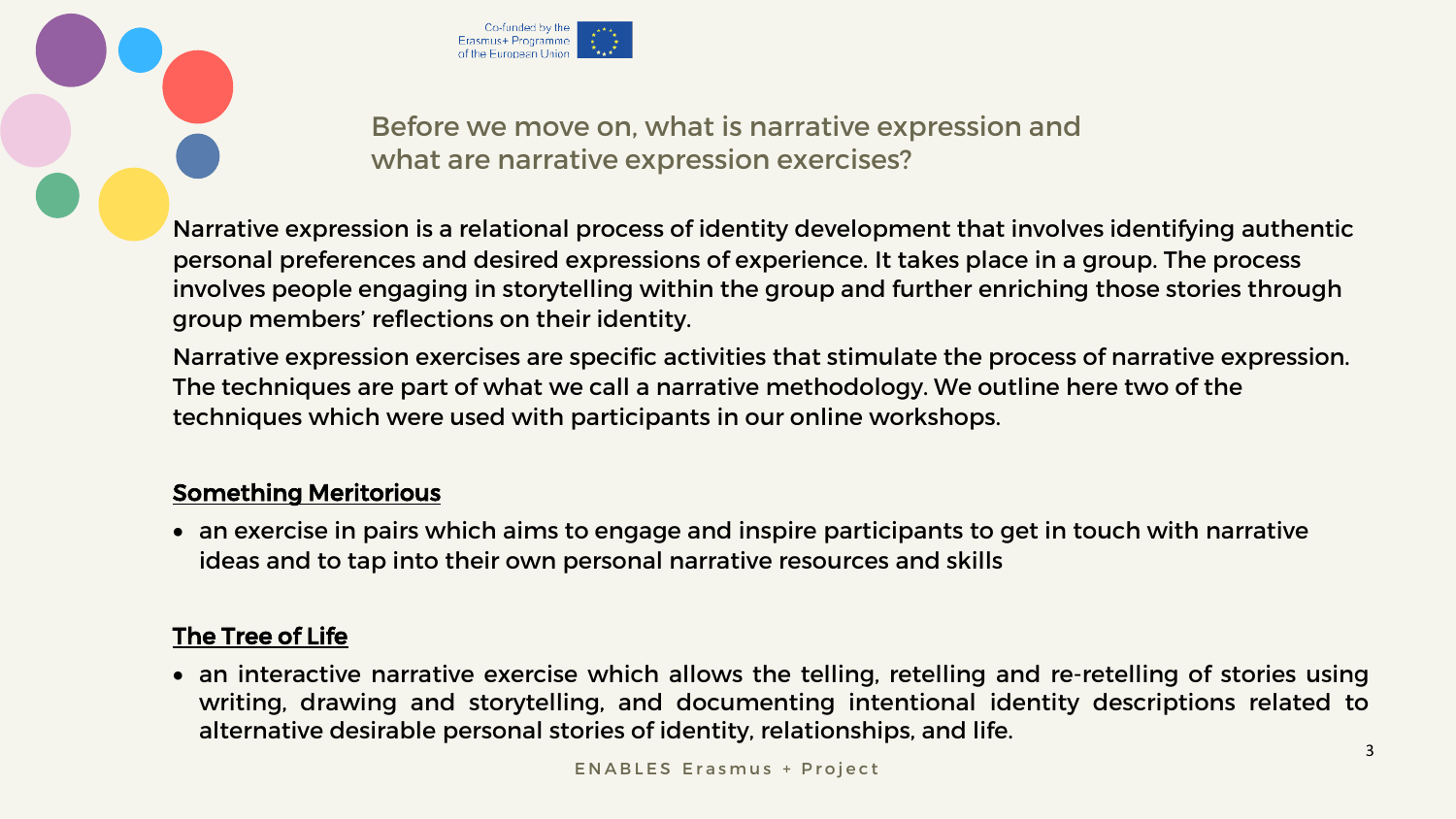



### What other narrative expression exercises are there?

We outline here three more of the techniques which were used with participants in our online workshops.

#### Definitional Ceremony

• a group storytelling exercise which provides people with the option of telling or performing the stories of their lives before an audience of carefully chosen outsider witnesses, to allow the group to appreciate the effects of participation in this workshop.

#### Care for those who care

• an exercise which proposes a set of questions as a possible map for narrative conversations, which starts with the question of who takes care of those who take care of others

#### Magical Day

• an activity in which people are invited to think of a desired place or time, as if it were a magical day. The activity involves a series of scaffolded questions and explores aspects of (professional) identity.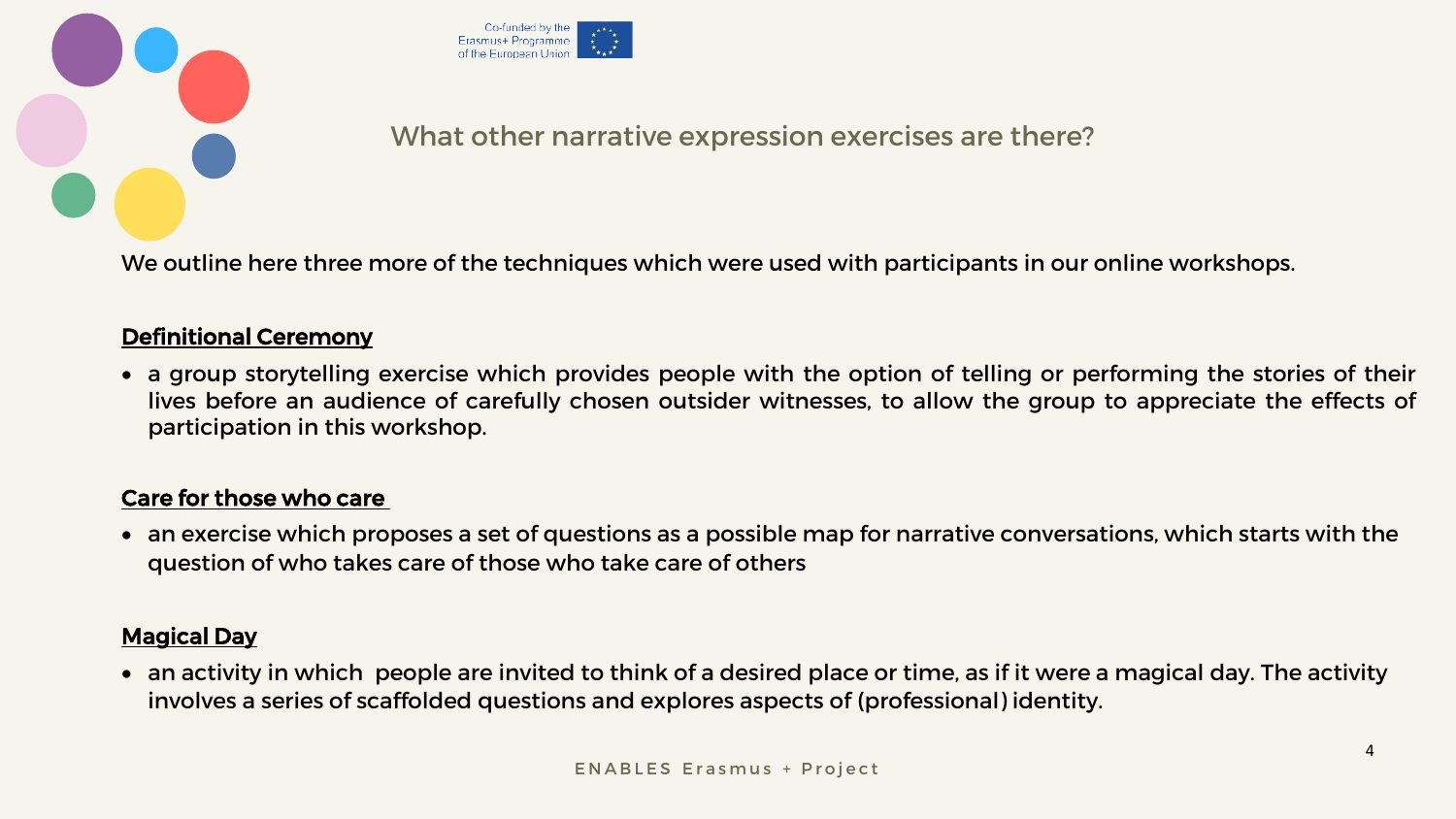



## Why were narrative expression exercises used in the ENABLES workshops?

A range of narrative expression exercises have emerged from the premise that we are all narrative beings and we all have story-telling skills. The exercises used in the ENABLES workshops were designed and led by an expert facilitator who has wide ranging experience of devising and leading such activities.

The activities offer different ways of making sense of the narrative process, and to reflect on aspects of personal and professional identities and histories. Narrative expression has the potential to help people develop and strengthen distributed leadership. The state of the state of the state of the state of the state of the state of the state of the state of the state of the state of the state of the state of the state of the state of the state of the

The activities used in the workshops all draw on the principles of narrative theory and are ideas rooted in narrative therapy practice. They are an opportunity for people to work in pairs, or groups, and to engage in a communal experience. With skilful facilitation and within a safe and trusting environment, activities such as the Tree of Life, or Something Meritorious, have the potential to establish connections with each other and identify common or similar hopes and dreams.

Participants in the ENABLES workshops were offered the opportunity to establish a sense of interconnection and transparency with each other and to "warm up" an emerging relationship with people they knew previously or people they did not yet know.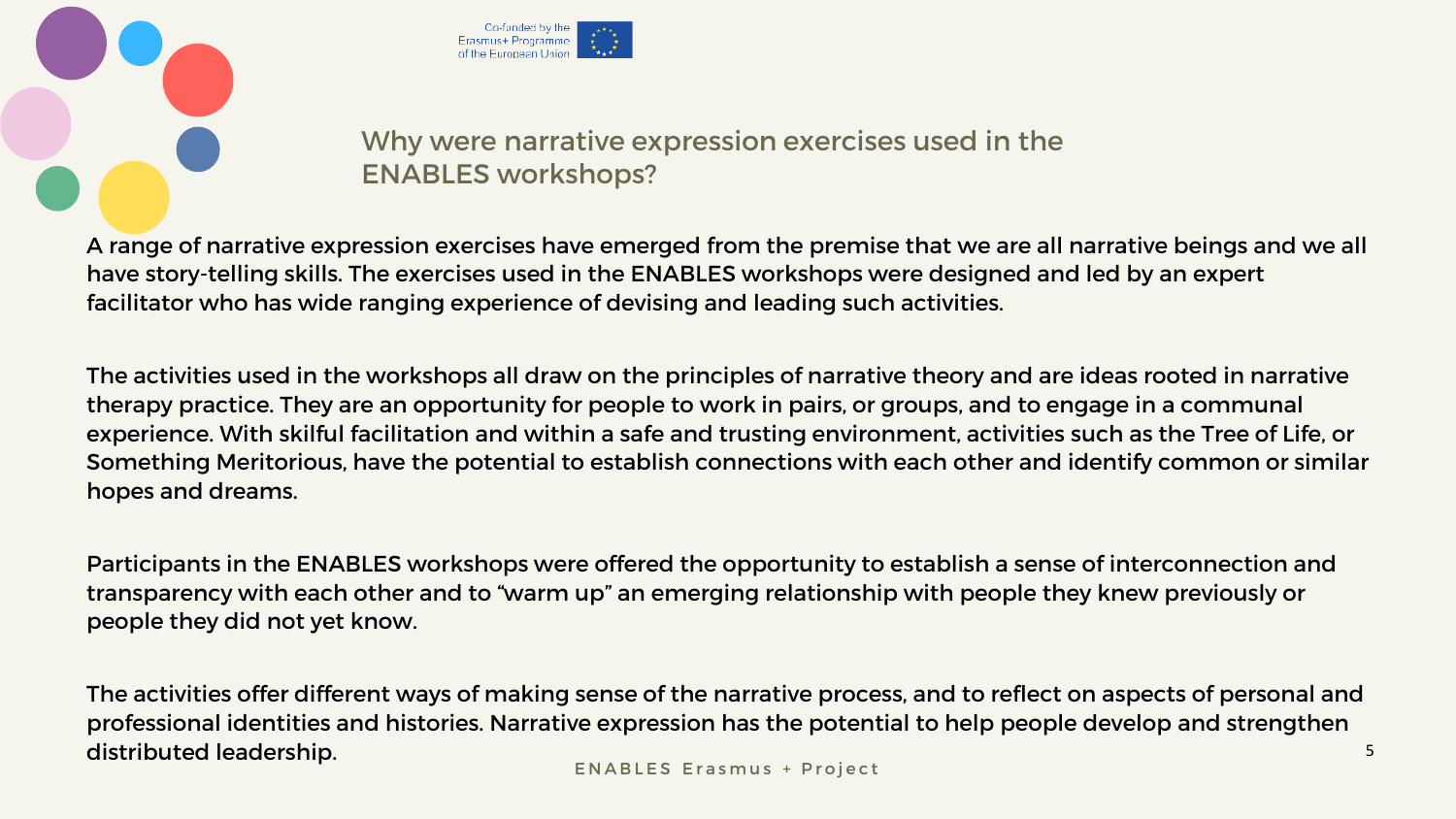



How were narrative expression exercises used in the ENABLES workshops?

The design of the workshops was underpinned by a number of key principles:

- a place where people can share and celebrate what they have learned
- an approach which puts the learner at the centre
- an evidence-informed approach which embeds the known benefits of narrative expression
- a space for adult learning
- an understanding that leadership is distributed

The workshops included an introduction to the ENABLES project and an overview of the workshop session itself. A range of narrative expression exercises were built into the workshops, which lasted 2 hours or longer.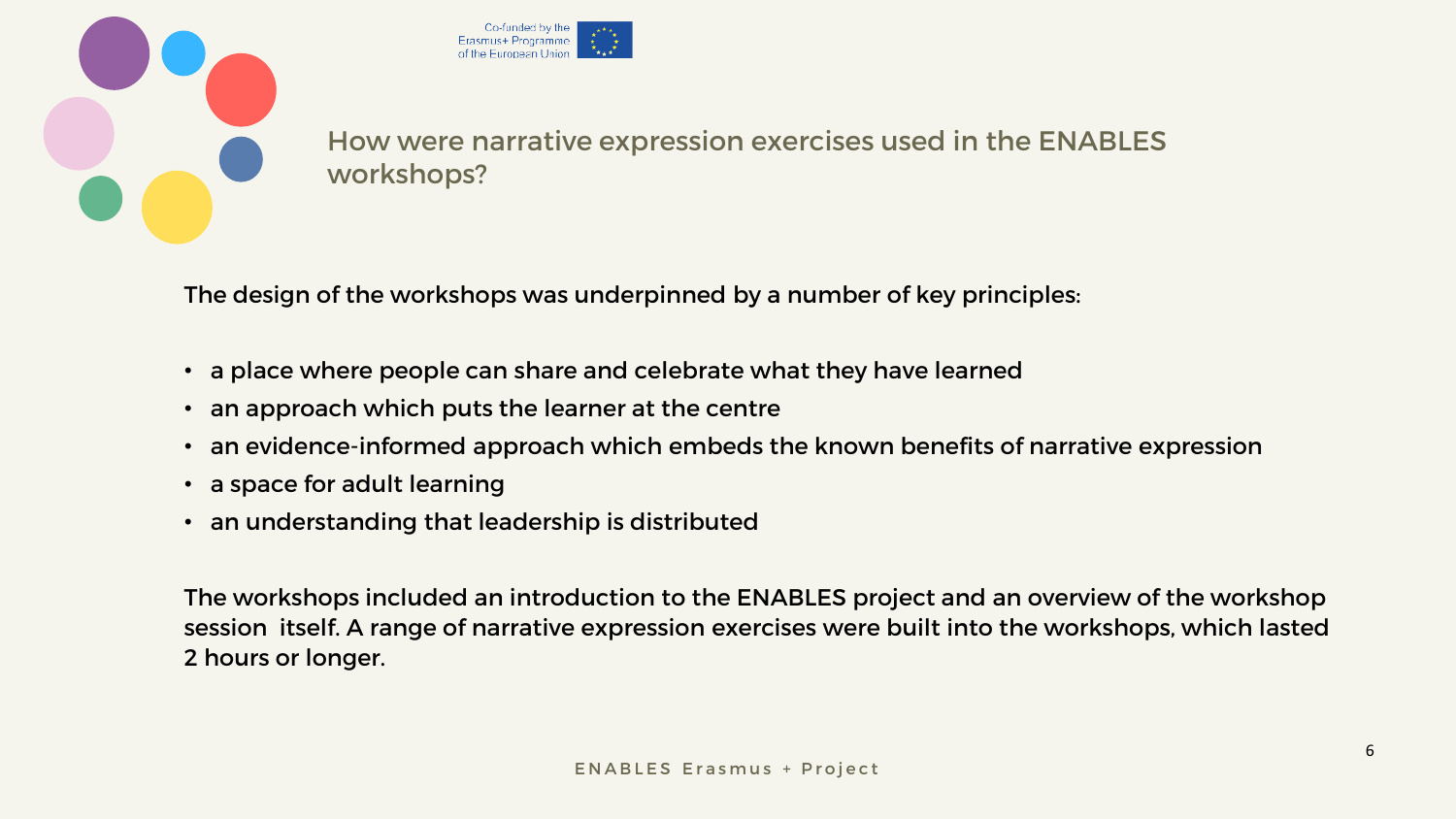



How were narrative expression exercises used in the ENABLES workshops?

The workshops trialled the use of a range of narrative exercises, including one specifically designed to support participants in their reflections. The facilitator of these activities has considerable experience in leading workshops and activities of this kind.

Other exercises in the workshops included Care for Those who Care and Magical Day. The Definitional Ceremony method was also used as a reflective tool which allowed participants to appreciate the effects of their participation in the workshop. The matrix of their participation in the workshop.

The two main exercises used in the workshops were:

1. Something Meritorious – an exercise, in pairs, to engage and inspire participants to get in touch with narrative ideas

and

2. Tree of Life – a scaffolded and guided activity to encourage participants to explore their identities, relationships and professional life.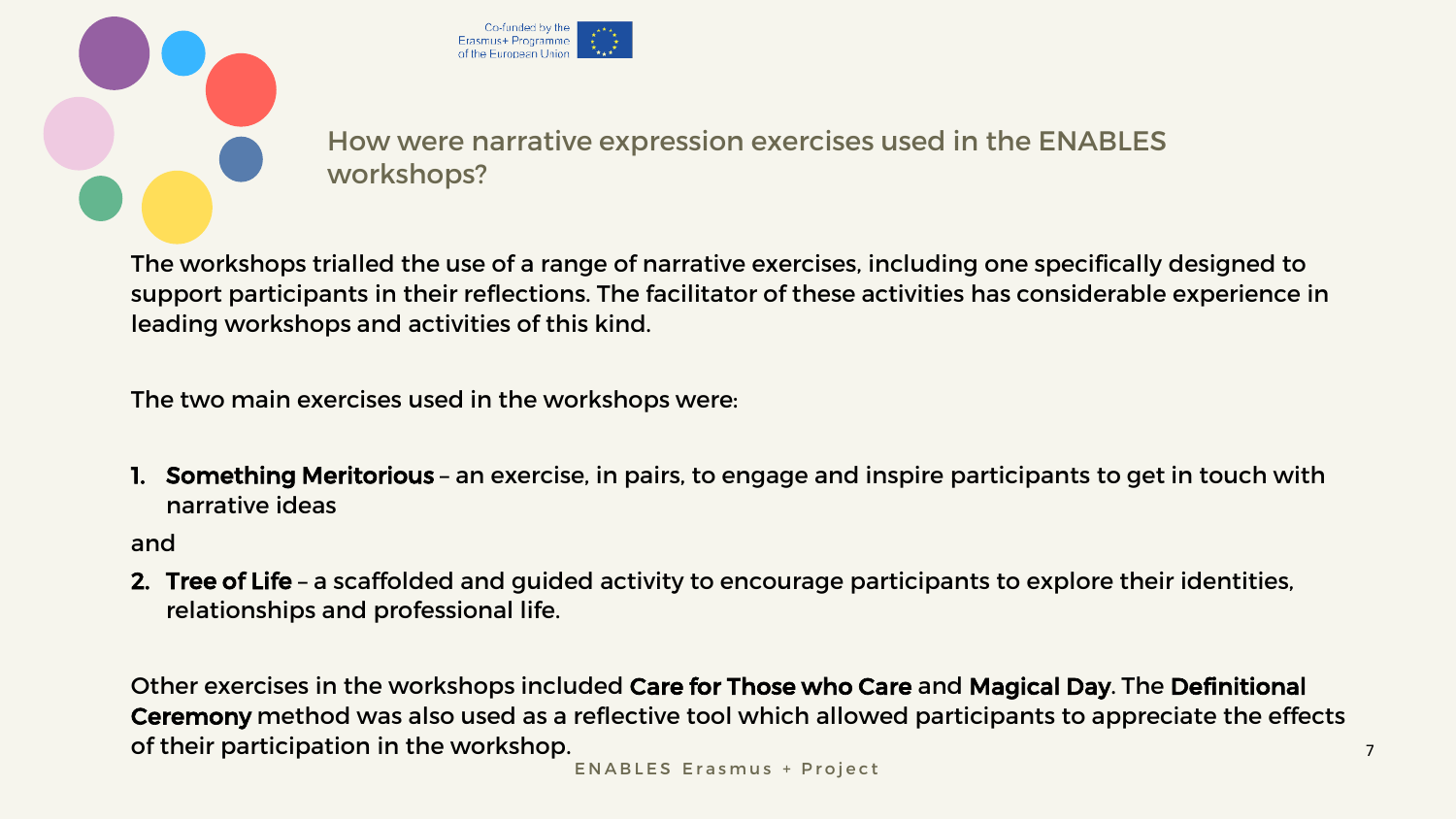# Something Meritorious: a narrative expression exercise





Something Meritorious is a relatively new narrative approach, emerging from narrative psychology. It is an exercise in pairs, which aims to engage and inspire participants to get in touch with narrative ideas and to tap into their own personal narrative resources and skills. It allows an unravelling of the everyday stories we tell ourselves in our personal and professional lives.

What struck your attention? What touched your imagination? 4. Each partner takes a couple of minutes to read out what they have written down Why were you attracted to particular aspects of this person's story?

The exercise has five stages:

- 1. Pair up with another person
- 2. Each partner has 3 minutes to share something about themselves that they consider worth telling
- 3. Each partner takes a couple of minutes to write down something important and of merit about the other person, from what they have just shared – something remarkable that deserves to be shared and known and learned by others

- 
- 5. Invitation to share with a wider group what has been learned and discovered from this exercise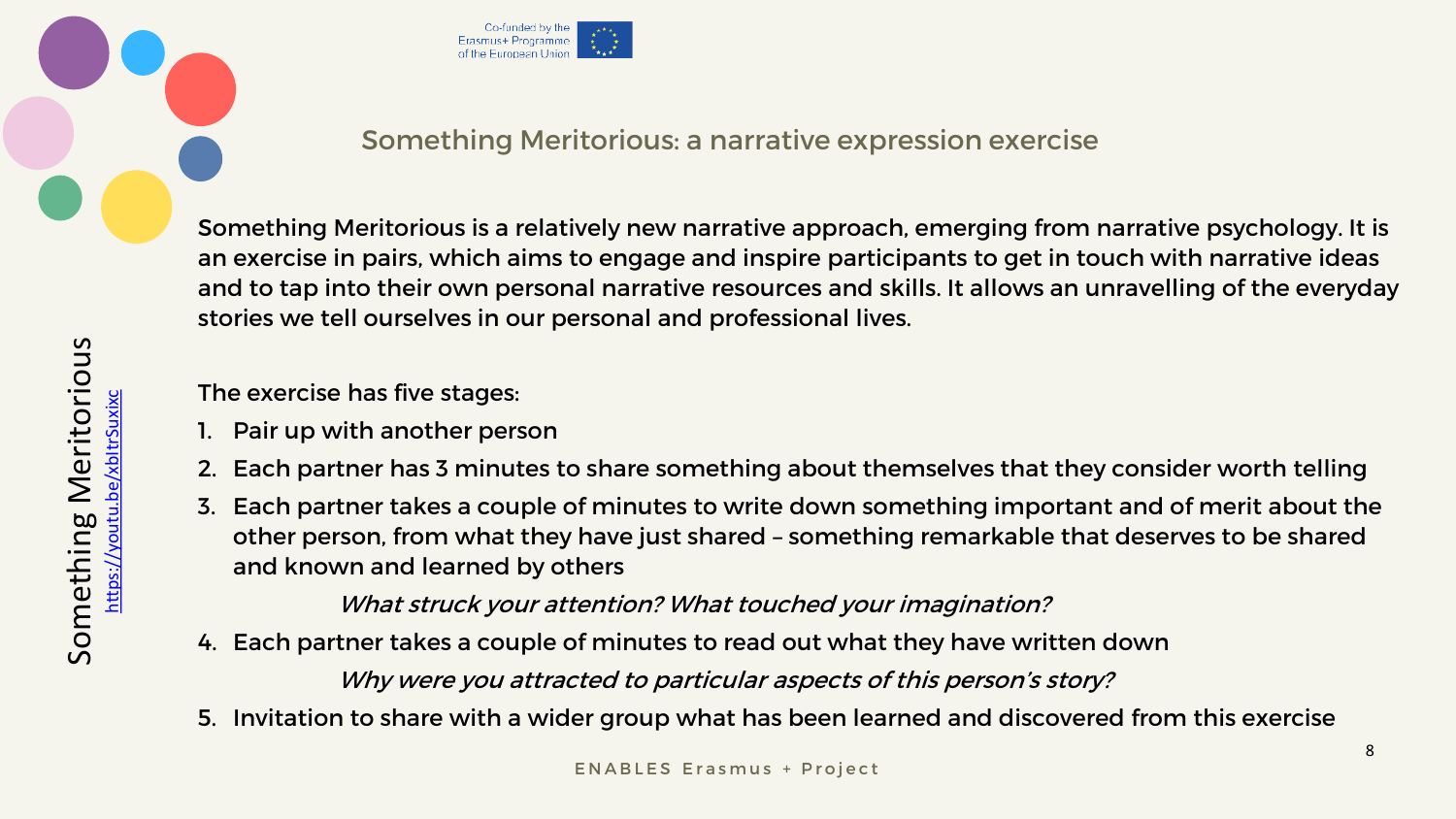



## Something Meritorious: a narrative expression exercise

On the ENABLES website, you will find a short video outlining the Something Meritorious exercise, and how it can be used in workshops to develop capacity for distributed leadership.

Something Meritorious provides a conversational context for people to share experiences of their personal and/or professional life freely with each other and works with people who know each other and those meeting for the first time.

The facilitator should seek to establish a safe and trusting environment for this exercise and guide people skilfully and sensitively through the process.

Key practical points:

- Set aside about 15 minutes for the exercise
- People need to be able to work in pairs
- It can work well even with large groups of people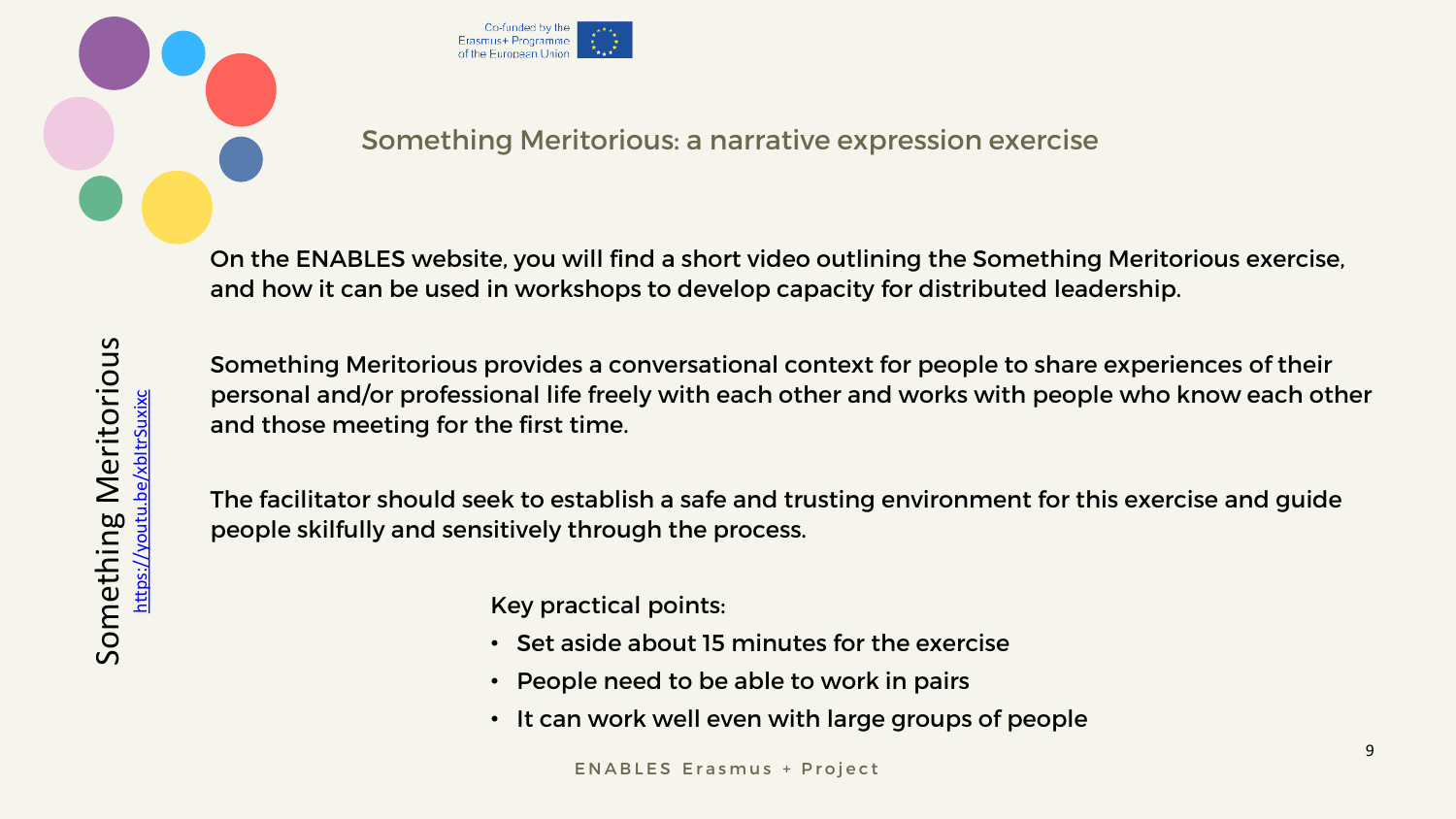

Tree of Life<br>https://youtu.be/p1VTKT6VYEU

### Tree of Life: a narrative expression exercise

<https://youtu.be/p1VTKT6vYEU>



Tree of Life is an interactive and collective narrative exercise emerging from narrative therapy practice (Ncube, 2006) which allows the telling, retelling and re-retelling of stories. It uses writing, drawing and storytelling, and supports the creation of intentional identity descriptions related to alternative desirable personal stories of identity, relationships, and personal and/or professional life.

The Tree of Life exercise is underpinned by principles of rich story development (Gavrilovici & Dronic, 2020); the narrative facilitation of the exercise is based on genuine curiosity and respect from a decentered but influential position (White, 2007).

The Tree of Life practice comprises four guided and scaffolded stages:

- 1. Tree of Life: drawing and labelling a tree, for initial individual story telling
- 2. Forest of Life: exhibiting individual trees together and inviting visitors to browse and respond to trees in the forest
- 3. Storms of Life and Responses: used to work through particular difficulties
- 4. Certificates: an opportunity to celebrate and capture important aspects of stories, identities, skills, values and relationships throughout life.

The ENABLES workshops incorporated stages 1, 2 and 4.

ENABLES Erasmus + Project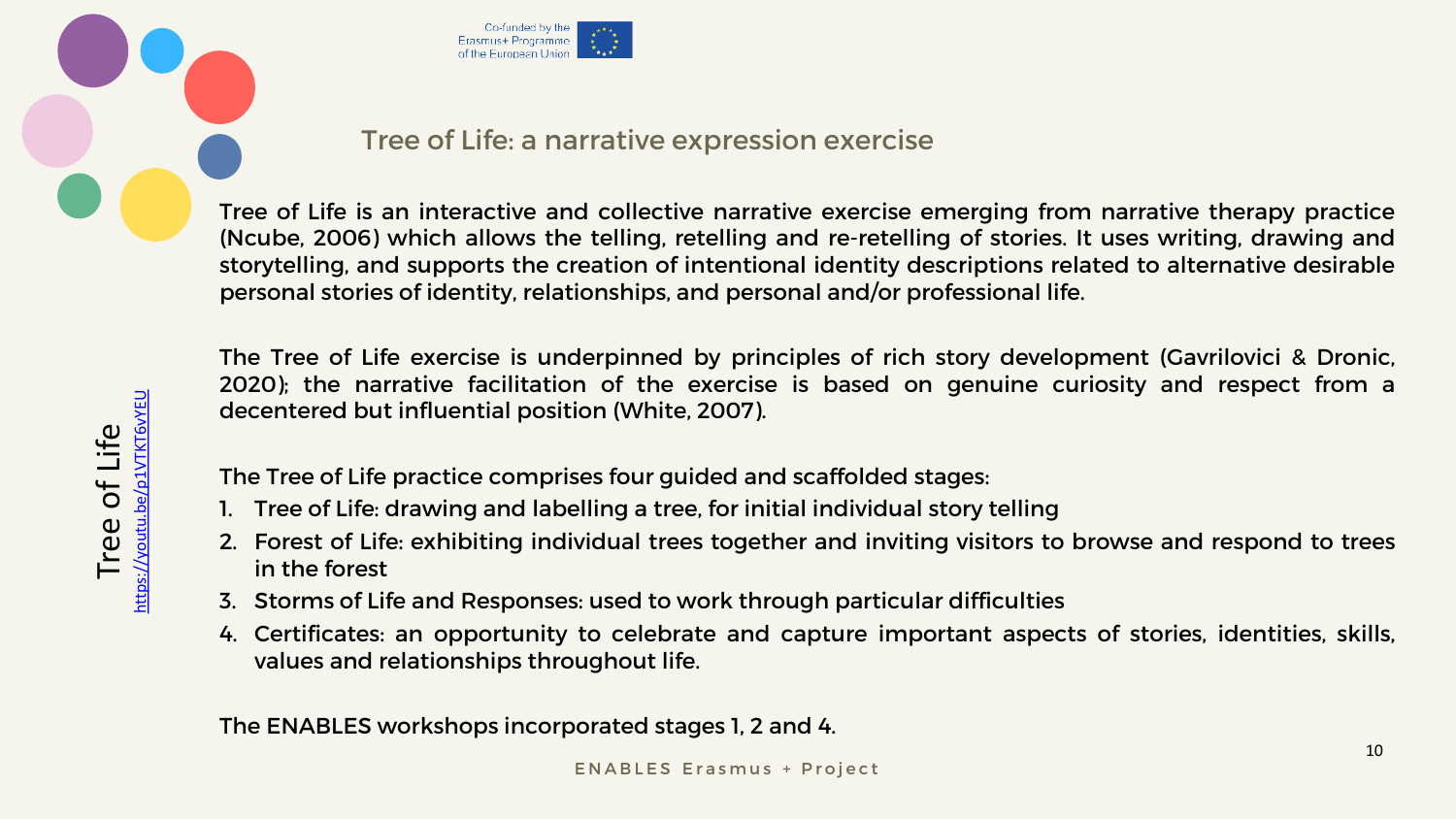



Tree of Life<br>https://youtu.be/p1VTKT6VYEU <https://youtu.be/p1VTKT6vYEU>

## Tree of Life: a narrative expression exercise

The Tree of Life stage itself consists of six components. The facilitator guides the workshop participants to add these interconnected components to their Tree of Life:

- Roots places they were born and where they have lived until now; family history, legends, myths, origins; favourite places or objects; very influential persons in childhood and adolescence; preferred music, dance, activities, etc.
- Ground line actual or current place where they live; regular activities and hobbies.
- Trunk important values; demonstrated skills that the person or others have proof of; valued characteristics or qualities; engagements with a certain purpose, purposes or commitments.
- Branches personal hopes, dreams, wishes, directions in life.
- Leaves people who are important and valued (living or not), people they have met in their lives and people or characters (historical figures, musicians, authors, etc.) that matter to them, influencing their lives;
- Fruits "gifts", "legacies", especially relational contributions in their lives by important others (like being cared for).

(Gavrilovici & Dronic, 2020, p.6)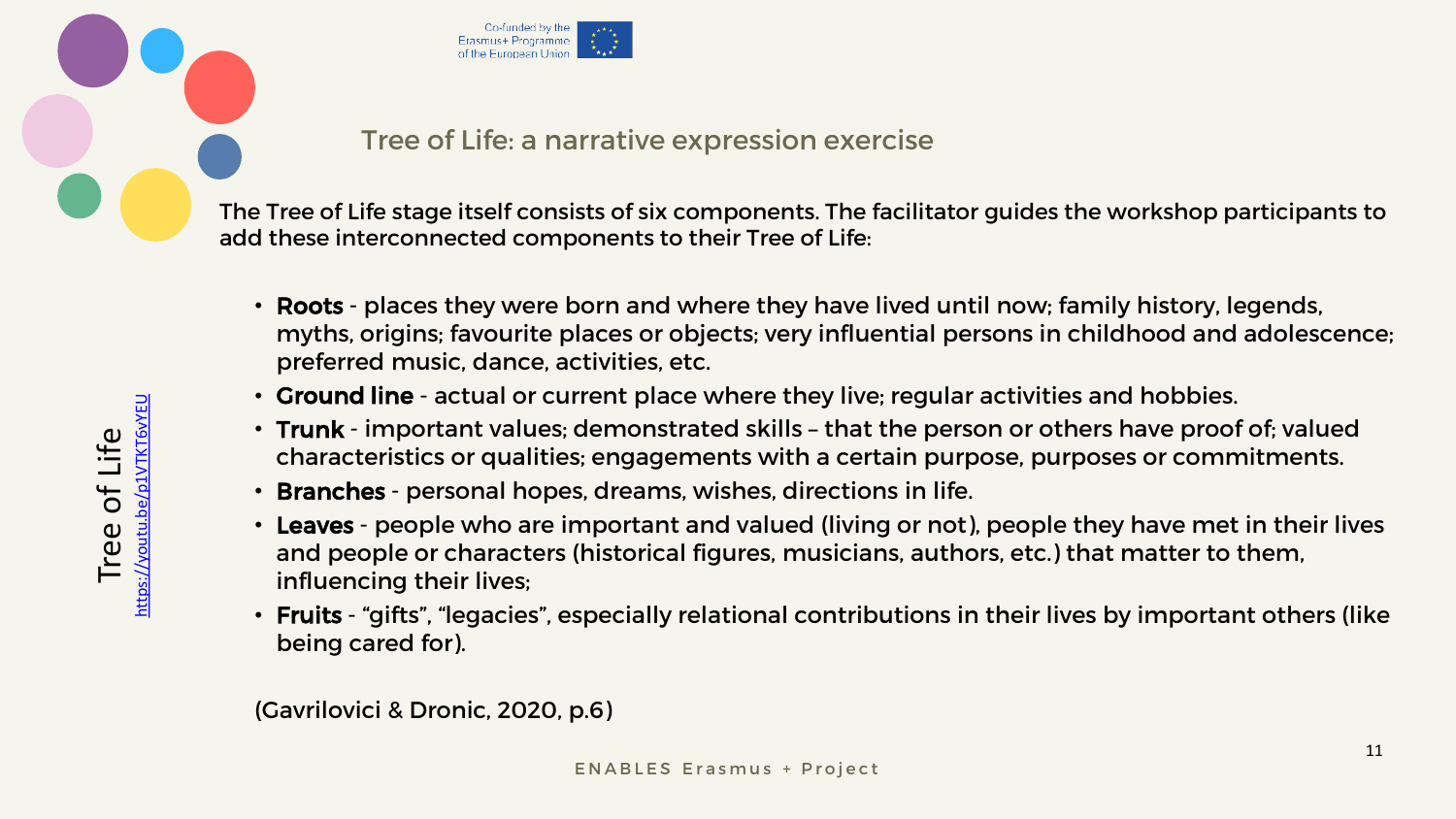<https://youtu.be/p1VTKT6vYEU> Tree of Life<br>
Woutu.be/p1VTKT6WEU 坦





### Tree of Life: a narrative expression exercise

"The tree of life was one of the exercises that surprised me and that I did with great emotions. I realised that many of the special people in my life are now far away from me. Maybe I lost touch with some of them, maybe some went to a better place, but that doesn't stop me from considering them special. I reconnected with some of them after the workshop, so I can only be glad that I reconnected with loved ones."

On the ENABLES website, you will find a 15-minute video outlining the Tree of Life exercise, and how it can be used in workshops to develop capacity for distributed leadership.

Workshop participant









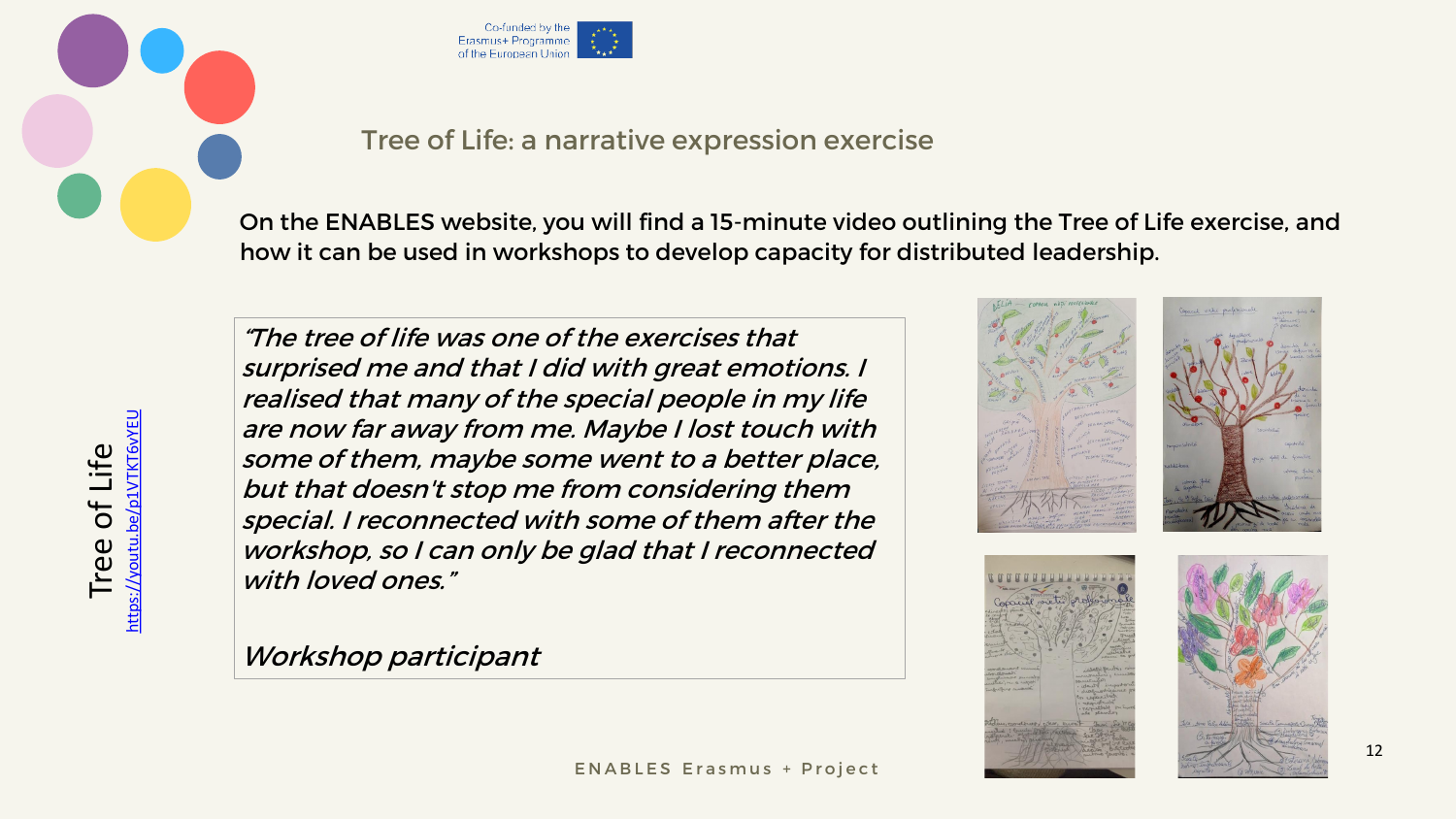



## Definitional Ceremony: a narrative expression exercise

The Definitional Ceremony is a group narrative practice emerging from narrative therapy practice. It provides people with the option of telling or performing the stories of their lives before an audience of carefully chosen outsider witnesses (White, 2007), to allow the group to appreciate the effects of participation in this workshop.

The Definitional Ceremony acts as a context for enriching people's identities, relationships and lives. It is based on post-structuralist notions of identity expression in which identity formation is a public and social event influenced by historical and cultural forces. This way of thinking about identity formation depends on obtaining a sense of authenticity which is a result of the social processes of identifying and validating preferred expressions of identity and personal history.

The actual process of engaging in the Definitional Ceremony has been found to 'move' or 'transport' participants; it gives them the opportunity to choose to become different than they were at the beginning of the workshop, to find themselves in a different place as a result of the experiences they have participated in.

In the ENABLES workshops, the Definitional Ceremony exercise was used primarily as a reflective tool which allowed participants to appreciate the effects of their participation in the workshop.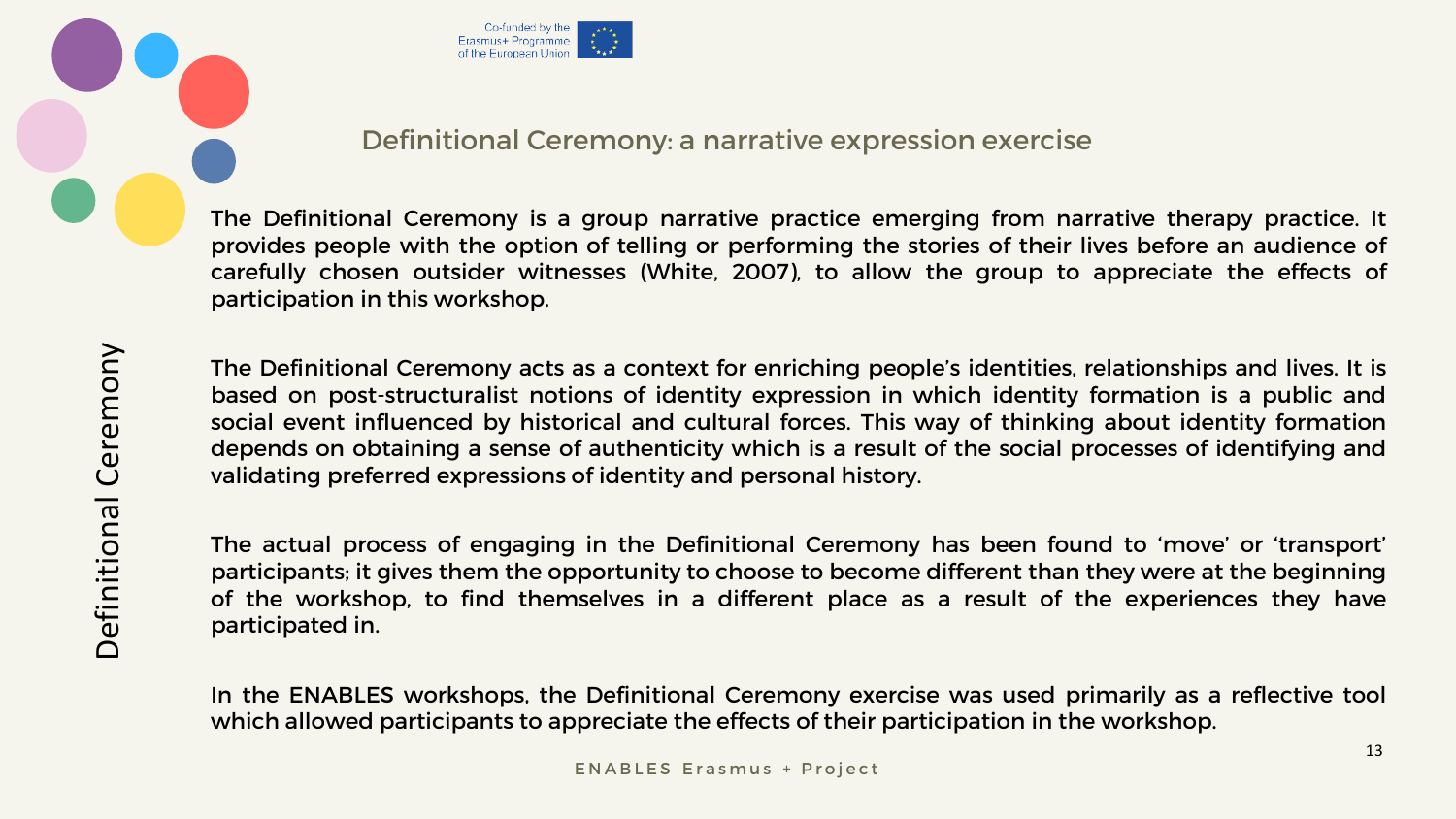



## Definitional Ceremony: a narrative expression exercise

The main characteristics of the Definitional Ceremony (DC) are:

- It is envisaged as a final 'event' to celebrate learning and transformation; the DC 'arena' supports the formation of a narrative identity which is relational and experiential (in this case the experience of learning through participating in the workshop).
- A participant chooses to tell the story of their lives, in the centre of the DC, in front of an 'outsider witness' audience.
- The outsider witnesses (which can be one or more people) respond to the expressions in the story of that person, retelling certain aspects heard.
- Outsider witnesses are not allowed to express personal opinions or make evaluative statements; they respond to what they have heard and interact with other witnesses, building on their responses.
- The facilitator oversees the process to discourage dialogue and to ensure evaluative practices (positive or negative) are avoided.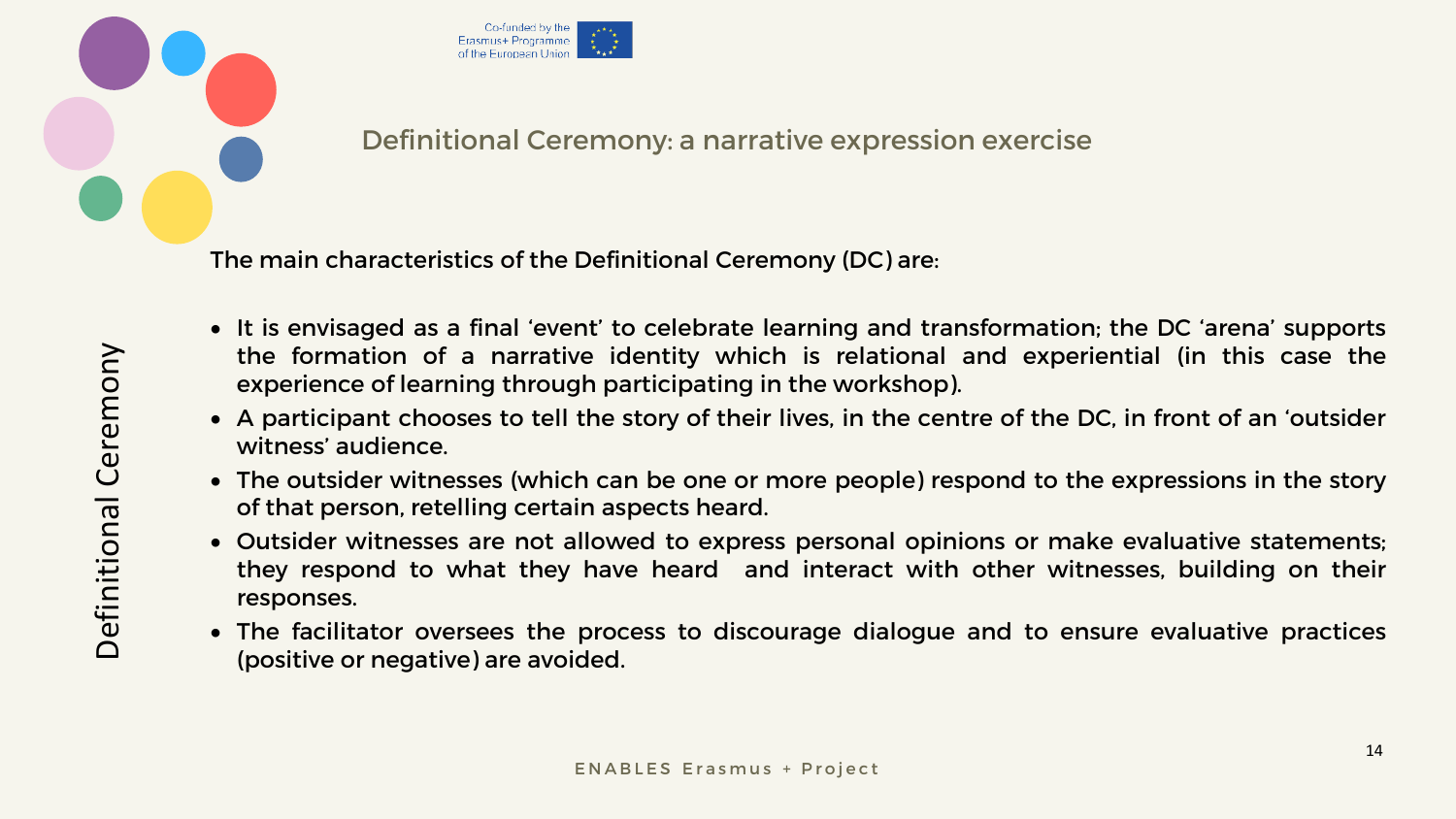



### Care for Those who Care: a narrative expression exercise

The Care for Those who Care exercise is a technique which proposes a set of questions as a possible map for narrative conversations, which starts with the question of who takes care of those who take care of others. It was developed in 2020 by Sabine Vermeire for use in the health sector, as a way to help doctors, nurses, etc. develop a map for possible narrative conservations about their experience of working throughout the pandemic,

Further details of the Care for Those who Care approach can be found on the ENABLES website or here: Narrative traces in Corona times Vermeire

It was deemed suitable for use in the ENABLES workshops as it is a method of particular relevance for educators during stressful times, such as the Covid19 pandemic.

The Care for Those who Care approach is based around the use of questions to support ongoing conversations which can inspire people and those people who are important around them.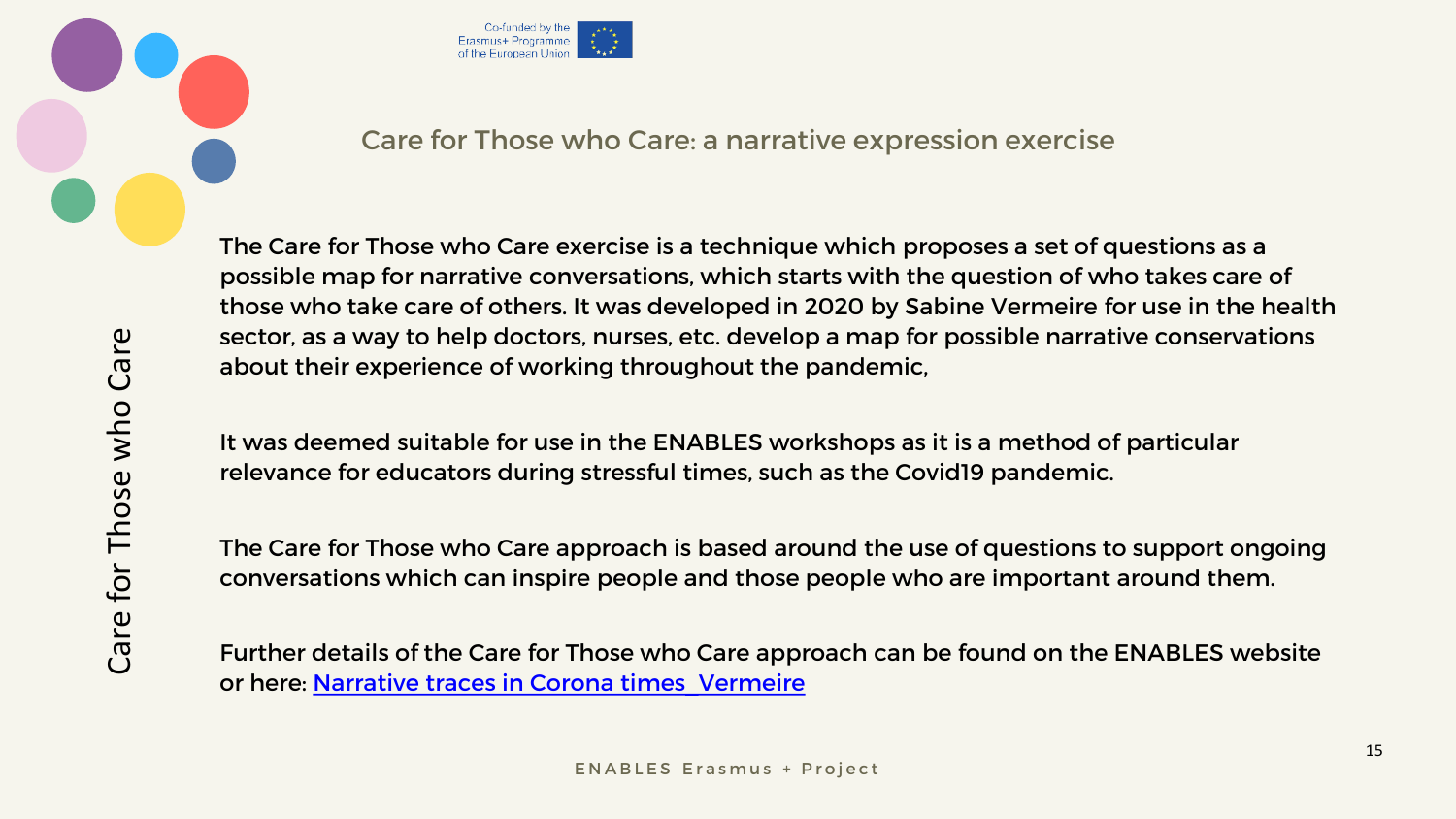



Magical Day<br>https://youtu.be/8 01y4AdPeo [https://youtu.be/8\\_01y4AdPeo](https://youtu.be/8_01y4AdPeo)

## Magical Day: a narrative expression exercise

Magical Day is an activity in which people are invited to think of a desired place or time, as if it were a magical day. The activity involves a series of scaffolded questions and explores aspects of (professional) identity. This activity is adapted from Hugh Fox's (2011) work on Narrative Therapy.

The activity is built on the premise that we are narrative beings and we all have narrative skills. Working in pairs, participants can interview each other and are asked to imagine a desired place, space or time as if it were a magical day. The process involves scaffolded questions which allow participants to explore aspects of their identity, their values and their hopes.

The purpose of the Magical Day activity is to establish a feeling of community in which participants can enrich understanding of themselves and of others, identify shared and perhaps different hopes, and render each other transparent and known.

On the ENABLES website, you will find a short video outlining the Magical Day exercise, and how it can be used in workshops to develop capacity for distributed leadership.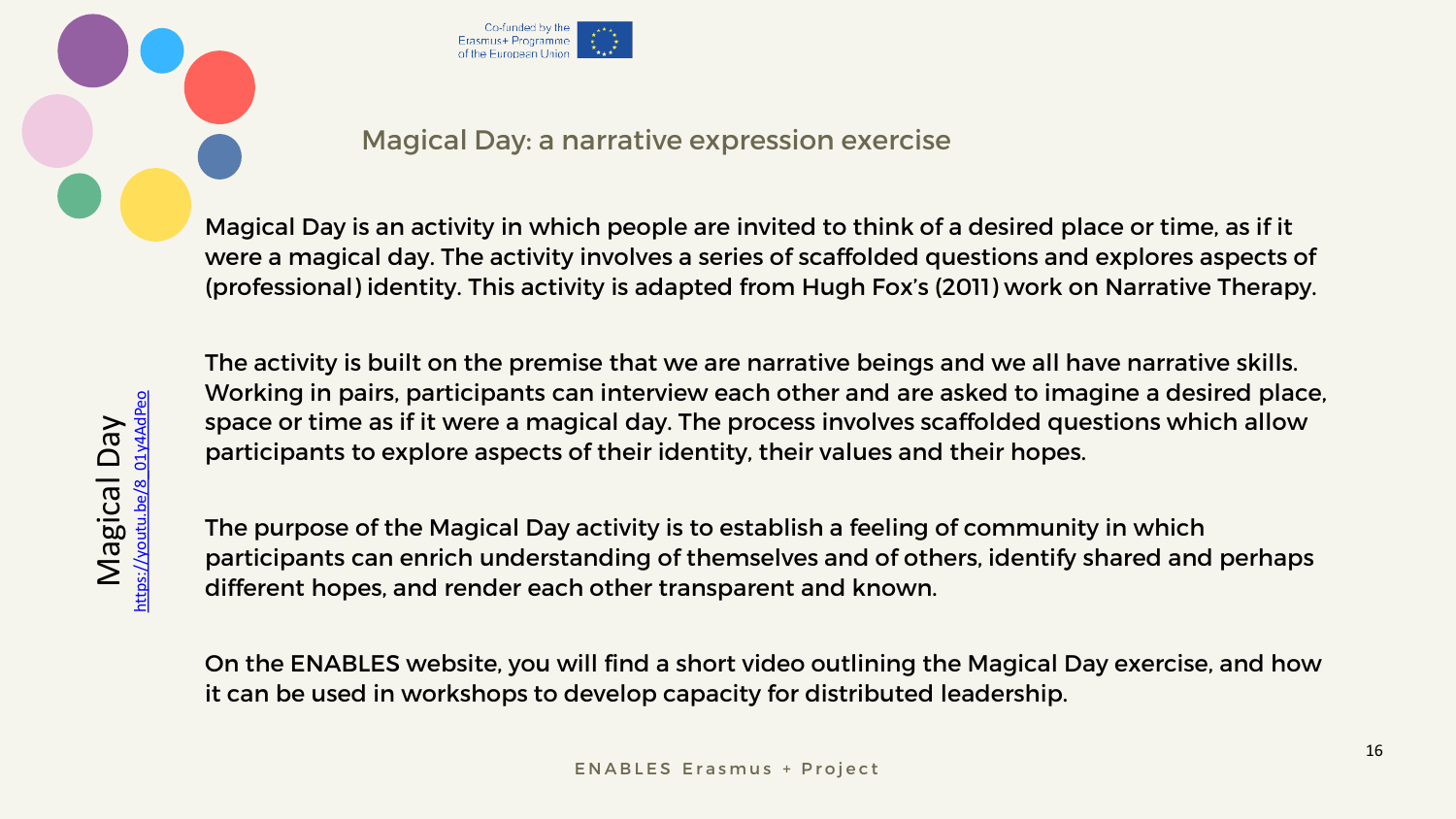



What did participants feel they learned from using narrative expression exercises and sharing these practices with others?

Participants in the ENABLES workshops reported a range of benefits from engaging with the narrative expression exercises. The benefits can be summarised into three main areas:

- Personal development, including evoking long-forgotten memories of people and events
- Professional development, including understanding different ways to teach and reflect on practice
- Development of leadership capabilities

They reported for example that the narrative exercises used in the workshops had helped them heighten awareness of self and others, increase communicative capabilities and learn through collaboration.

- Increased capacity for self-knowledge and knowledge of others
- Identified important personal and professional values
- Strengthened a sense of 'professional community'
- Identified common fears and joys relating to professional life
- Diminished fears about sharing feelings with others
- Increased skills of verbal and written expression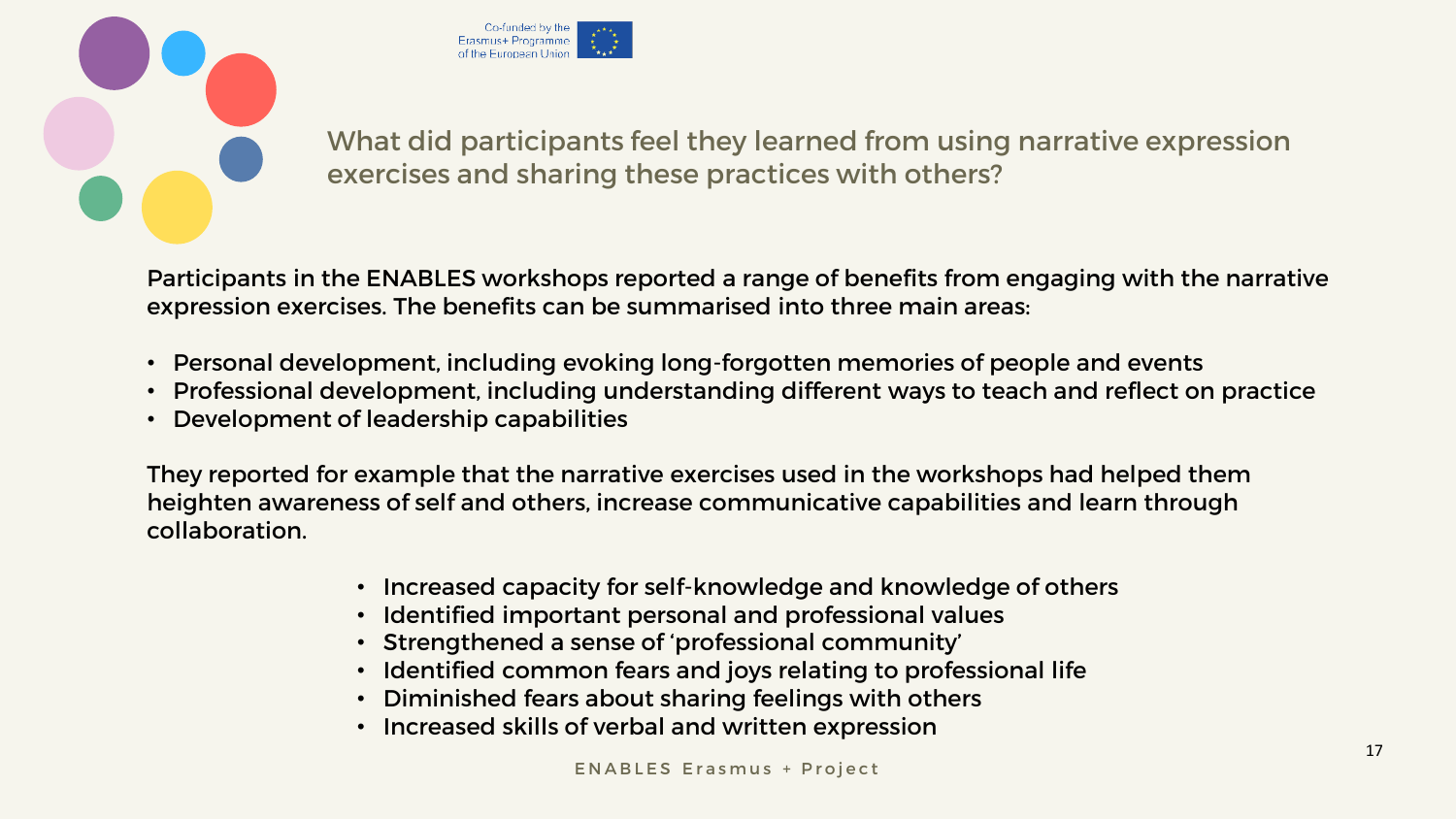



# Learning from using narrative expression exercises: A selection of participants' reflections

#### Awareness of self and others

- It's worth turning our eyes more often to who we are, where we come from, where we go, what we leave behind!
- As teachers we are oriented more towards listening to others, towards recognizing and supporting them. Therefore, verbalization about ourselves and recognition of personal qualities becomes difficult because it is a fairly rare exercise that we do for ourselves.
- We all need a moment to pause, to look back, to analyse our future, and to dare to explore the future to see the chances we can create for ourselves.
- It was possible to create a connection between the participants, the power of the words being the one thing that generated many possibilities of (self)knowledge.
- The fact that I felt appreciated and motivated to continue in certain professional aspects, the idea that some things I do can become examples for others. That it is an exercise in cultivating self-esteem and that we can do it in a few minutes to be able to identify notable aspects of our professional activity.

#### Views of leadership

- A good leader is the one who can convince people's minds and win their souls. I believe that through these narrative techniques, this mission can be accomplished.
- This technique can develop leadership skills, in the sense of coaching and coordinating a team of people, by facilitating their mutual knowledge.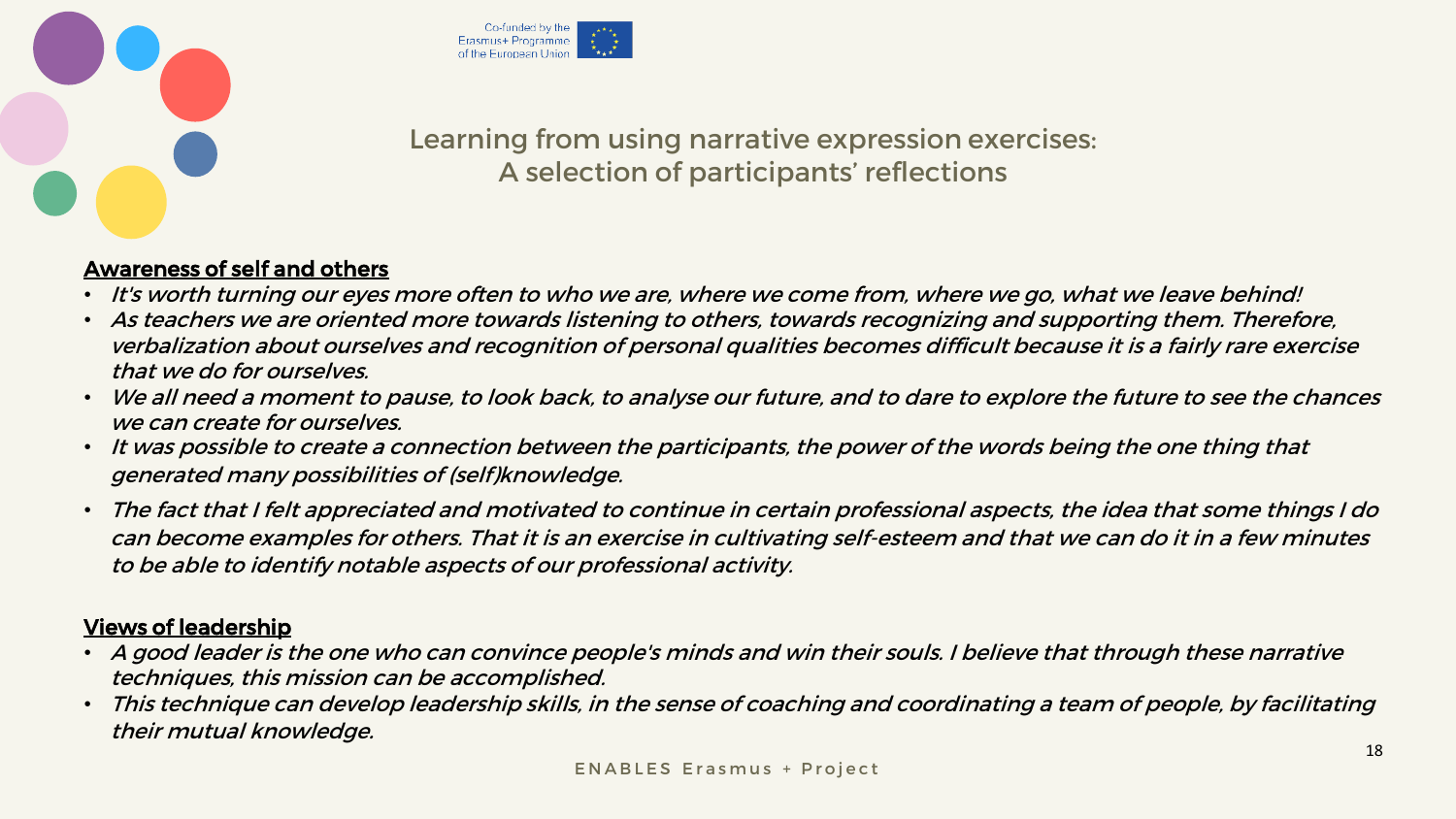



# Finally, what do we need to bear in mind when thinking about facilitating activities using narrative expression exercises?

Key considerations when designing workshops using narrative expression techniques include how to create a warm, open and welcoming atmosphere and the experience and expertise of the facilitators. Skillful facilitators can help 'break the ice' with groups of participants who perhaps do not know each other by communicating in way that encourages participants to engage in a range of activities and discussions.

When there is more than one facilitator, it helps to have clear and precise roles. In these ENABLES workshops, the activities were facilitated by someone with extensive experience not only in the theory of these narrative techniques but also in the practical use and application of them in different contexts and settings.

Other considerations include the duration of the workshops, especially when they are online, and the careful adaptation of offline methods when used online. If scheduling workshops to accommodate participants who work, participants may feel tired; however, the nature of the narrative techniques engaged participants in a way that encouraged them to engage. It is unsure whether face-to-face workshops would have allowed participants to connect more deeply with others.

In summary, workshops using narrative techniques require a keen understanding of the potential uses of the techniques as well as a degree of practice using such techniques. A safe and trusting environment allows participants to engage and connect.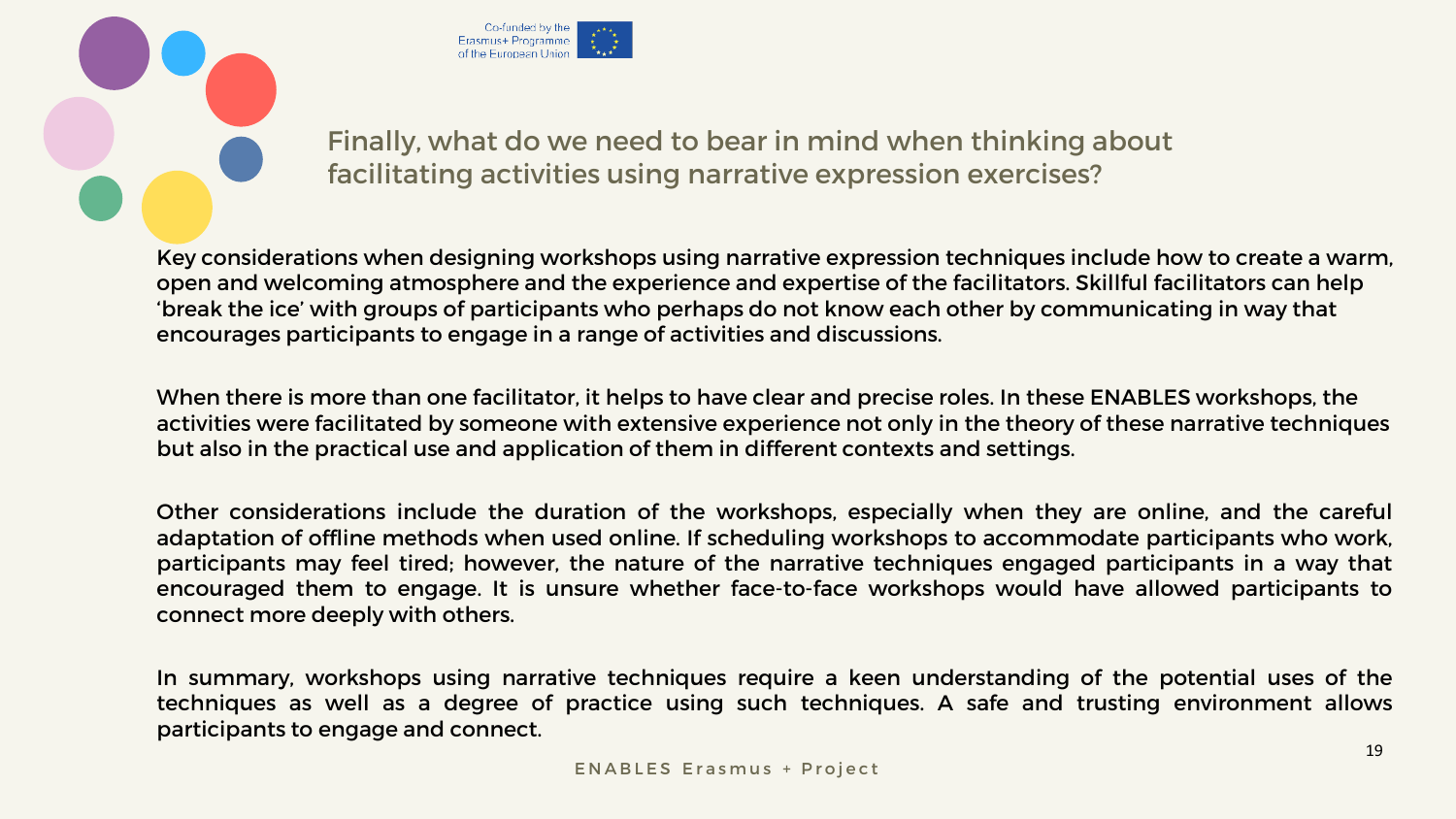



What to bear in mind: a summary

Key points to consider:

- understanding of the exercises is vital
- importance of skilful facilitation
- some experience of the exercises is helpful
- create a safe and trusting space
- can work with relatively large groups
- offer support and encouragement, if needed
- emphasise there is no right or wrong way
- it's ok to feel a bit uncomfortable
- using these exercises online can work well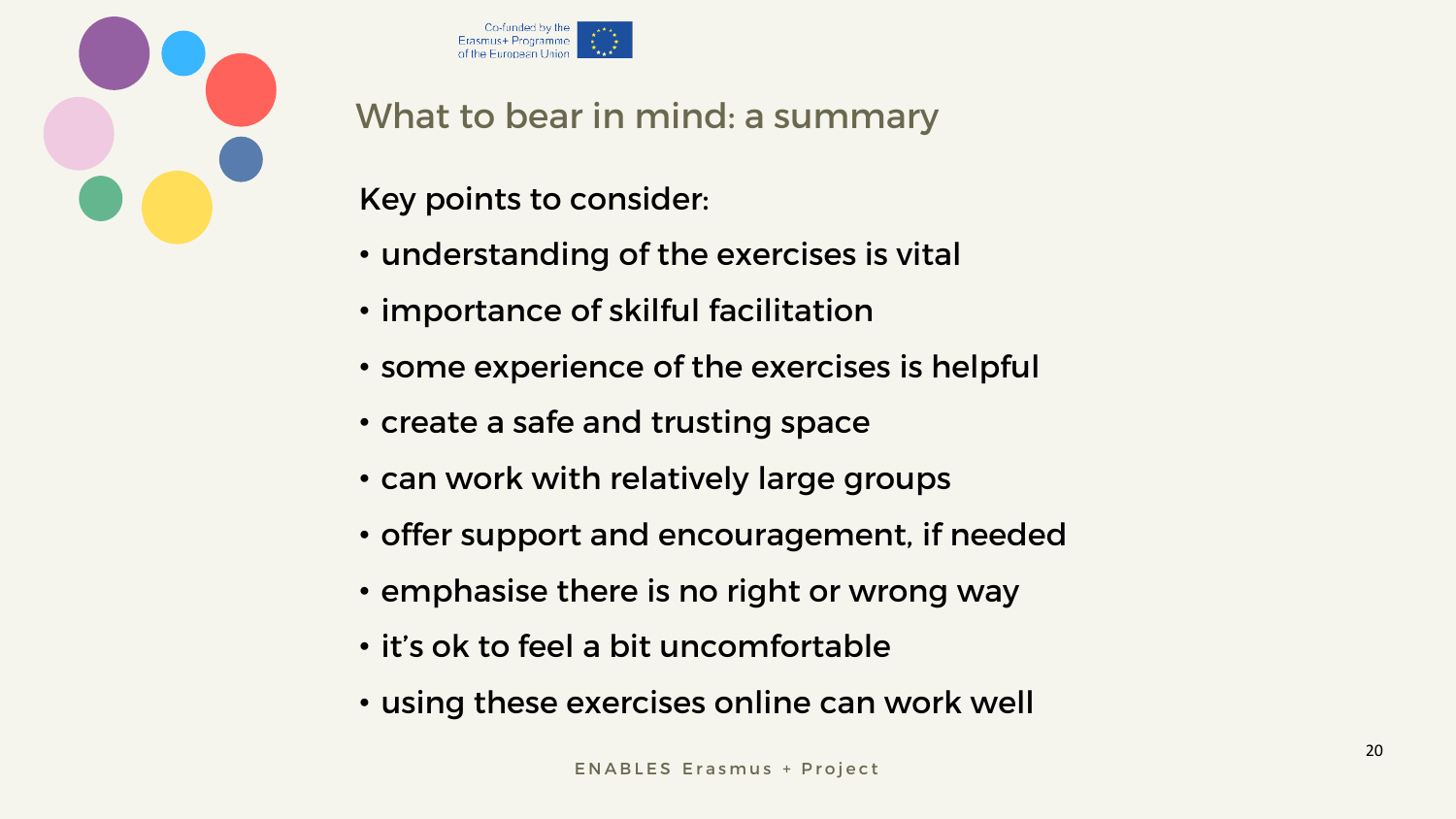



# Summary Points

# Narrative expression:

- can be revelatory
- offers a different way of thinking about leadership
- supports self-reflection
- supports collaborative learning

# Narrative expression helps distributed leadership by:

- enhancing sensitivity to and awareness of self and others
- supporting articulation of authentic values
- enhancing communicative skills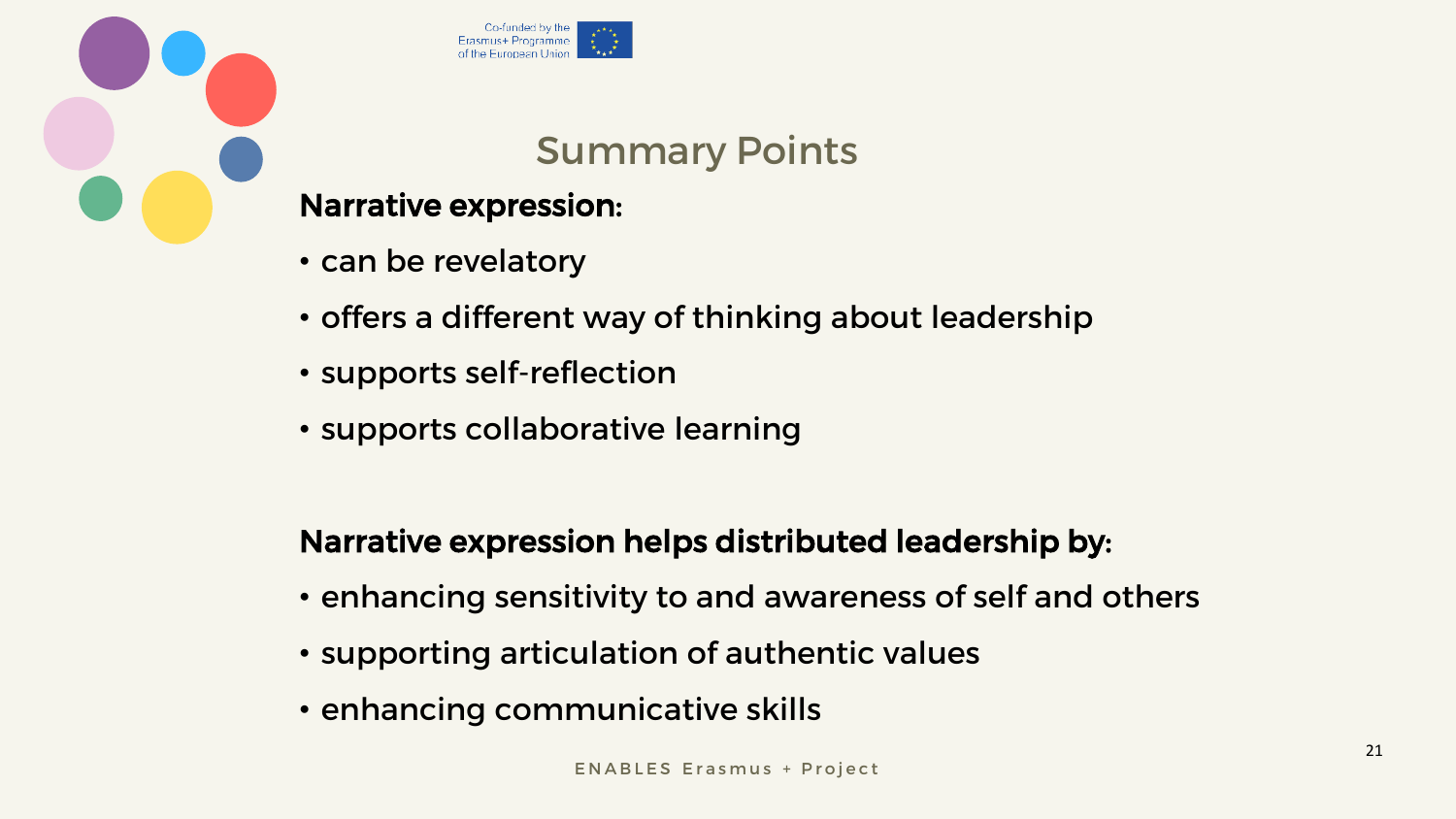



# Further resources relating to narrative expression and distributed leadership

#### The Basics

Distributed leadership information document Distributed leadership information audio Arts-based embodied information document Arts-based embodied information audio

#### Resources

ARTs at a Glance document Something Meritorious video & document Tree of Life video & document Definitional Ceremony document Magical Day video & document Care for Those who Care document Participants' reflections (audio recording)

#### Research

Narrative expression & reflection: ARTs report

All available via the ENABLES website: [www.herts.ac.uk/study/schools-of-study/education/research/enables](http://www.herts.ac.uk/study/schools-of-study/education/research/enables)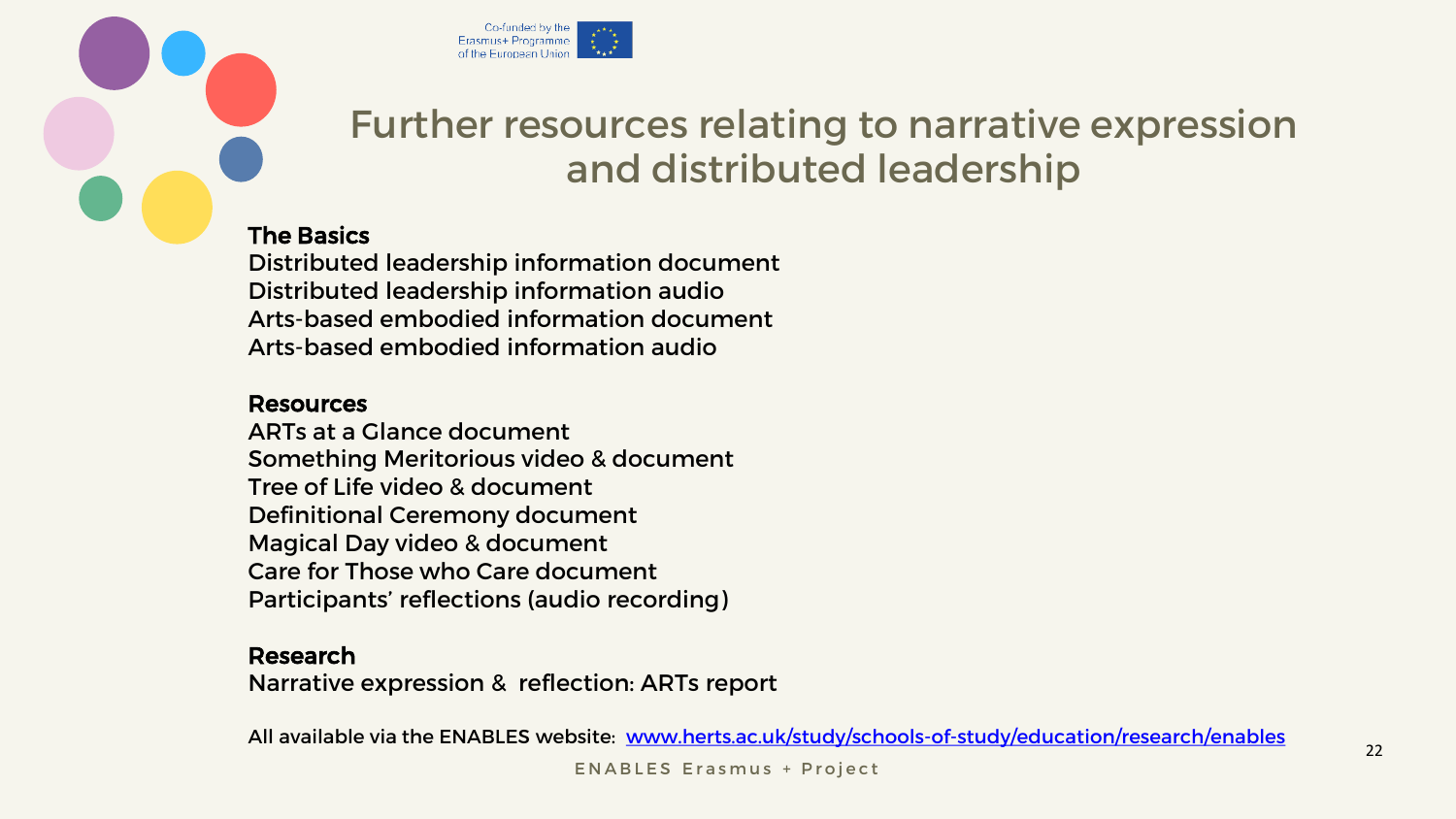

# References

We directly referenced these four publications in this guide:

Fox, H. (2011) Training Handbook. Matlock: Institute of Narrative Therapy UK.

Gavrilovici, O. & Dronic, A. (2020). Increasing professionals' knowledge and skills to deal with violent radicalisation. In P. Meringolo (Ed.), Preventing violent radicalization in Europe. Multidisciplinary perspectives.

Ncube, N. (2006). The tree of life: Using narrative ideas in work with vulnerable children in South Africa. International Journal of Narrative Therapy and Community Work, 1, 3 – 16.

White, M. (2007). Maps of narrative practice (1st ed.). New York: W.W. Norton & Co.

Further references are available in the Narrative Expression and Reflection report, available via the ENABLES website: [www.herts.ac.uk/study/schools-of-study/education/research/enables](http://www.herts.ac.uk/study/schools-of-study/education/research/enables)